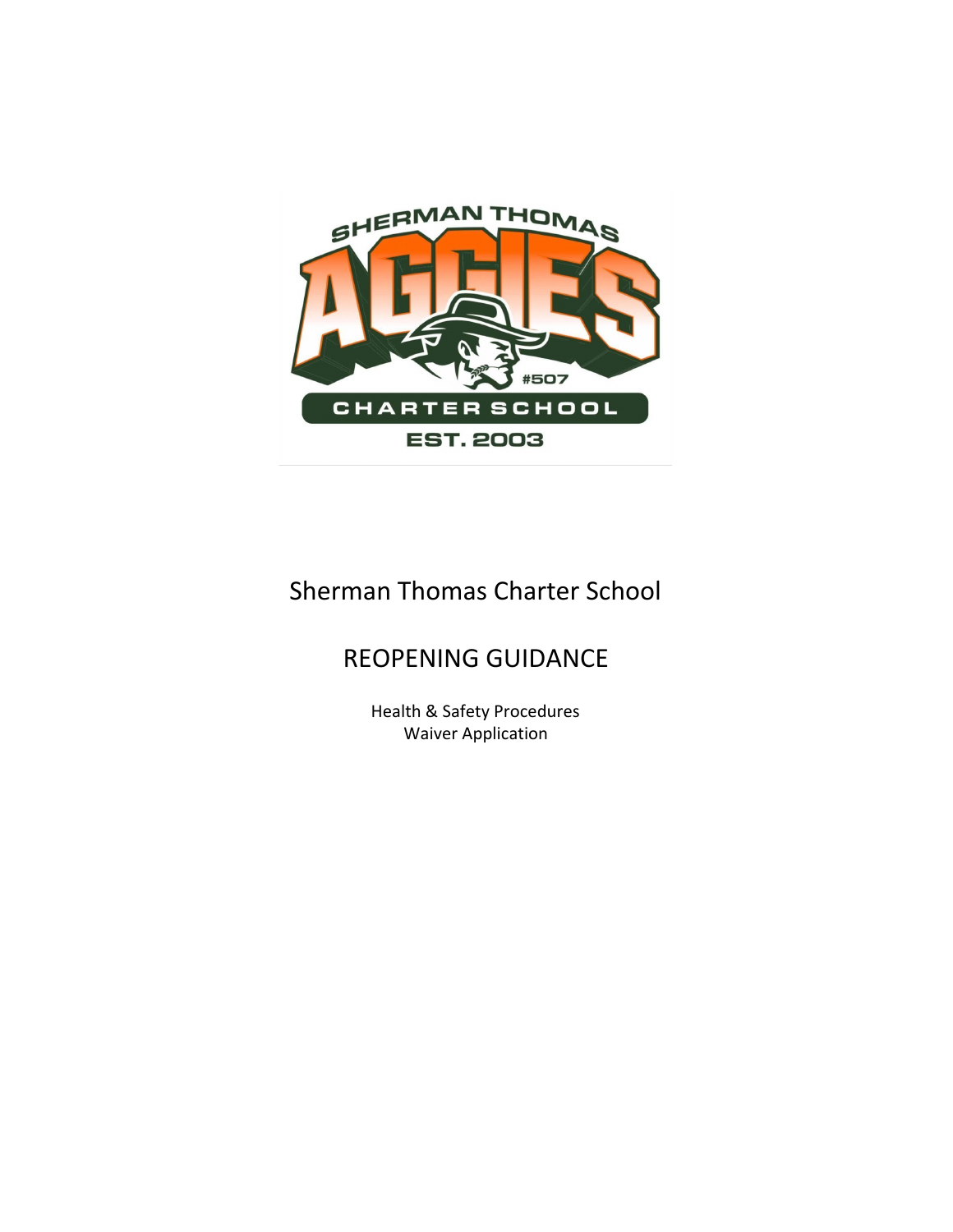# **CONTENTS**

#### APPLICATION

[1](#page-2-0)

| ELEMENTARY SCHOOL REOPENING PLAN                                                                               | $\overline{3}$ |
|----------------------------------------------------------------------------------------------------------------|----------------|
| OVERVIEW OF DISTRICT PROCEDURES INCLUDING LEARNING OPTIONS 1, 2, & 3                                           | 4              |
| CLEAR RULES ON CLASSROOM INSTRUCTION                                                                           | 8              |
| <b>CLEANING/DISINFECTING</b>                                                                                   | 8              |
| SAFETY PROCEDURES FOR ON-CAMPUS INSTRUCTION<br>*ENTRANCE, EGRESS, AND MOVEMENT                                 | 9              |
| <b>WELLNESS PROMOTION</b><br>*DAILY HEALTH SURVEY FOR STUDENTS & STAFF                                         | 10             |
| <b>HYGIENE AND HEALTH PRACTICES</b><br>*HAND HYGIENE<br>*ENCOURAGING PREVENTIVE MEASURES                       | 11             |
| PROTECTIVE EQUIPMENT<br>*FACE COVERINGS AND OTHER ESSENTIAL PROTECTIVE GEAR                                    | 12             |
| <b>IDENTIFICATION AND TRACING OF CONTACTS</b>                                                                  | 13             |
| PHYSICAL DISTANCING AND CAMPUS ACCESS<br>*ENSURING PHYSICAL/SOCIAL DISTANCING<br>*CAMPUS ACCESS                | <u>13</u>      |
| STAFF AND FAMILY EDUCATION                                                                                     | 14             |
| TESTING OF STUDENTS AND STAFF & TRIGGERS FOR SCHOOL CLOSURE<br>*COMMUNICATION PLAN FOR AFTER COVID CASE OCCURS | 14             |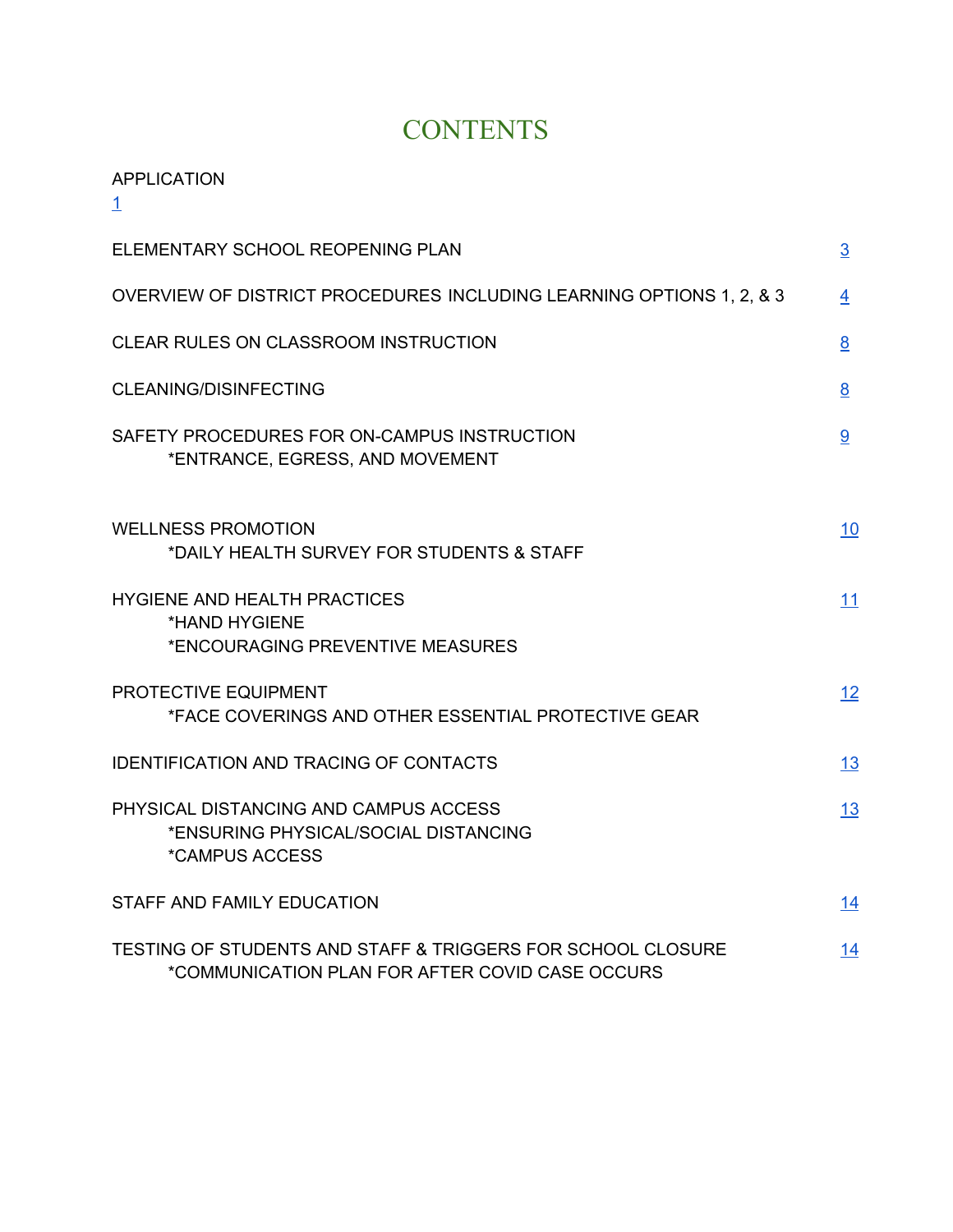# **Waiver Application Cover Form**

<span id="page-2-0"></span>Background Information

| Name of Applicant: Sherman Thomas Charter School                                                                                         |                                                      |                                 |                                                     |  |
|------------------------------------------------------------------------------------------------------------------------------------------|------------------------------------------------------|---------------------------------|-----------------------------------------------------|--|
| School Type:<br><b>Traditional Public School</b><br><b>Charter School</b><br>$\mathbf{x}$<br>Private, Independent, or Faith-Based School |                                                      |                                 |                                                     |  |
| Number of schools:<br>1 Sherman Thomas Charter School                                                                                    |                                                      |                                 | Superintendent (or equivalent) Name: Roger<br>Leach |  |
|                                                                                                                                          |                                                      |                                 | Date of Proposed Reopening: 11/01/20                |  |
| Grades/Number of Students Proposed<br>to be Reopened:                                                                                    |                                                      | Enrollment (# of students): 208 |                                                     |  |
| $3^{rd} - 22$<br>$TK-4$<br>$4^{th} - 24$<br>$K-22$<br>$5^{th} - 23$<br>$1st$ 21<br>$2^{nd} - 24$<br>$6^{th} - 24$                        | Address of School:<br>101 W. Adell Madera California |                                 |                                                     |  |
| Name of Person Completing Application: Roger Leach                                                                                       |                                                      |                                 |                                                     |  |
| Phone Number(559) 907-4610                                                                                                               |                                                      |                                 | Email: rleach@stcsca.org                            |  |
| Local Educational Agency website: www.stcsca.org                                                                                         |                                                      |                                 |                                                     |  |
| Date: 10/05<br>Signature: Roger D. Leach                                                                                                 |                                                      |                                 |                                                     |  |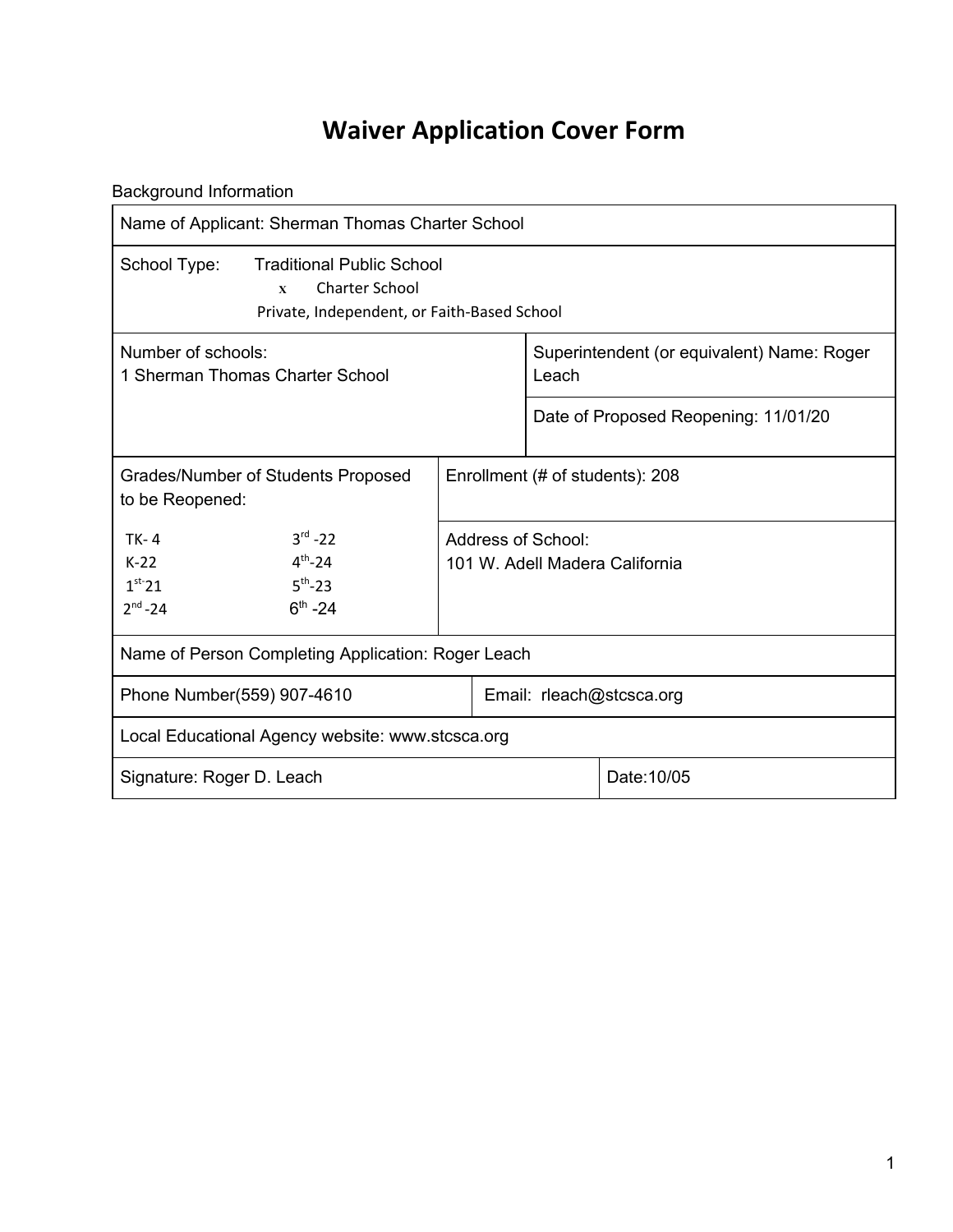#### **Consultation**

If no labor organization represents staff at the school, please describe the process for consultation with school staff

\*\*Several times over the summer Staff was met with and or were surveyed to determine the best means to bring back students back to school. In addition, staff was met with on September 25, 2020 to discuss the waiver process and address any needs or concerns.

\*\*Staff stated that they have a concern that the quality of instruction is going to suffer in the blended model as opposed to the Distance Learning model, but agree that it might be best for families to have students back on campus.

\*\*Staff is also concerned about the lack of stability if we have to go back into quarantine.

Staff was also concerned that families who remain on Distance learning understand that it will be a lot less instruction for those students compared to what we are doing currently in the Distance learning model.

Parent and Community Organizations Name: Parents **Date(s)** Consulted: **9/30/20** 

Description of concerns and agreements:

1. The classroom time constraints in the hybrid model seem likely to leave a number of students without suitable time with the teachers to get questions answered sufficiently because the teachers will be rushed to touch on each subject.

2. Those remaining in distance learning will have even less time receiving direct instruction from teachers. Not to mention, the extremely limited access to their teachers and eliminated recorded instruction time to look back on.

3. Teachers will be juggling the cohorts and the distance learners plus their administrative duties (lesson planning, grading, chasing missing assignments, etc.) and likely have little time to give the focus and

attention required for the students to succeed; let alone, time with their own families. It seems

unsustainably time-consuming and overwhelming.

Name: STCS Board **Date(s)** Consulted: **9/22/20, 10/01/20** 

Description of concerns and agreements:

9/22/20- STCS Board is eager to start the waiver process based off the local, state and federal guidelines using the options proposed in early board meetings. Requested that final draft be communicated with staff, Parents, and the Board before submitting to the Madera County Public Health Department.

10/01/20- Board has agreed to submit the waiverto the MCDPH but phase in students and not fully move into the hybrid model until early January.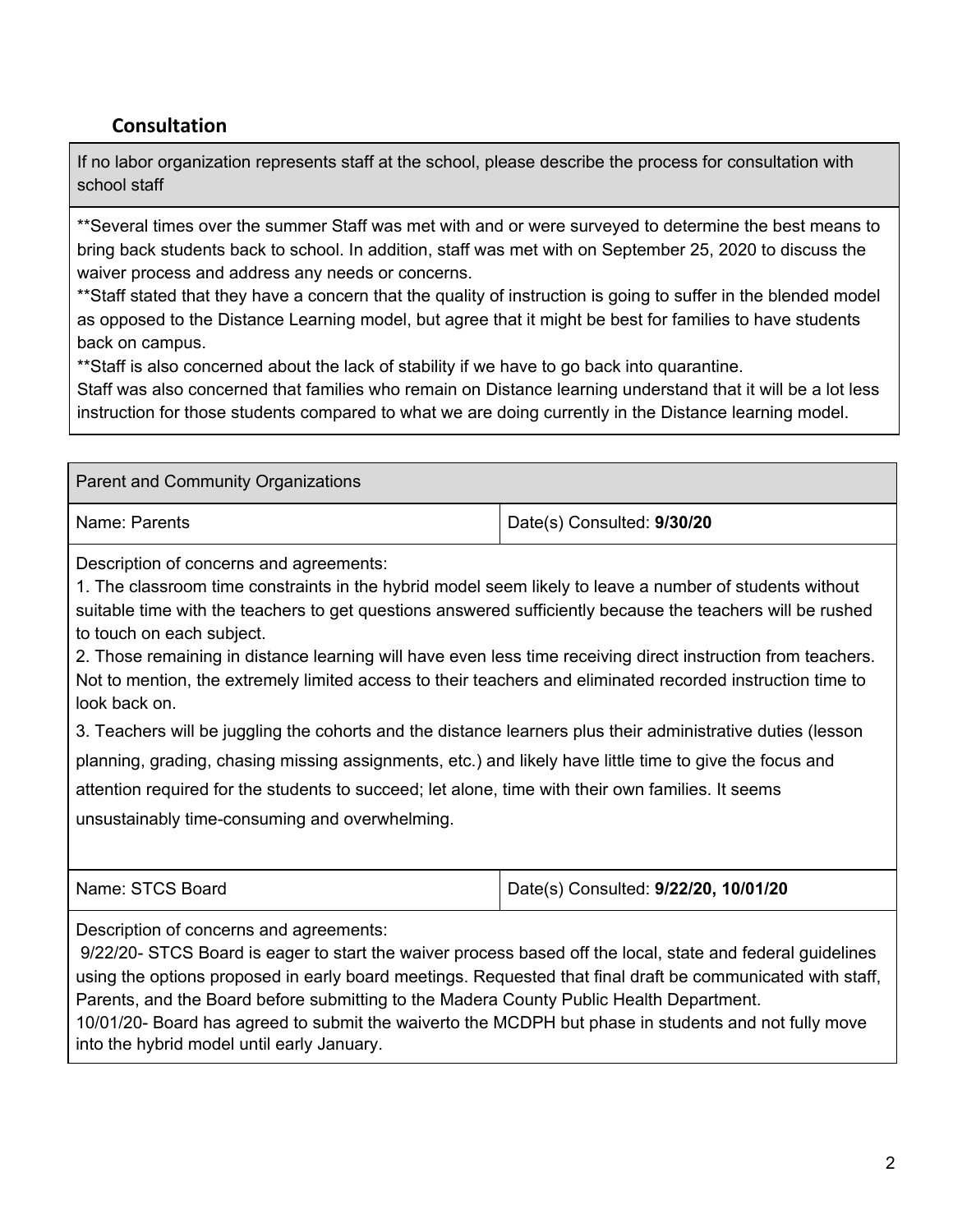| Local Educational Agency Contact for Medical Investigations/Contact Tracing |  |  |  |  |
|-----------------------------------------------------------------------------|--|--|--|--|
| Phone Number: (559) 674-1194<br>Name: Nadeen Carranza                       |  |  |  |  |
| Email: ncarranza@mystcs.org                                                 |  |  |  |  |

Local Educational Agency Contact information for on-site swabber / testing personnel and/or health care clinics/provider(s) who will provide testing for COVID-19

Name: Optuserve Phone Number: 1(888)445-8745

Website: <https://lhi.care/covidtesting>

# <span id="page-4-0"></span>ELEMENTARY SCHOOL REOPENING PLAN

Sherman Thomas Charter School is a small school, serving approximately 220 students in grades K-8. Our program is designed on rigorous work, small group work, mentoring, and collaboration. A key element of our school is collaboration. We frequently utilize groups in regular instruction.

<span id="page-4-1"></span>Due to COVID-19 and the current health mandates, much of what we do that makes us unique will not happen for at least the first trimester of the 2020-21. We are hopeful to eventually add in the elements above as time goes by, and hopefully, social distancing restrictions will ease in the state. We will continue looking for collaboration methods with learning and small group interventions with precautions in place. Our focus during the beginning of trimester one has been to effectively deliver our core instruction in the least restrictive environment. We realize that families and students need stability. We are requesting a waiver for all students TK-6th grade (208). All of our grades are taught in self-contained classes by one teacher. . Therefore, it is our goal for the students to return to the classroom with a modified schedule by **November 1, 2020**. If our waiver is approved by the Madera County Health Department and the STCS board.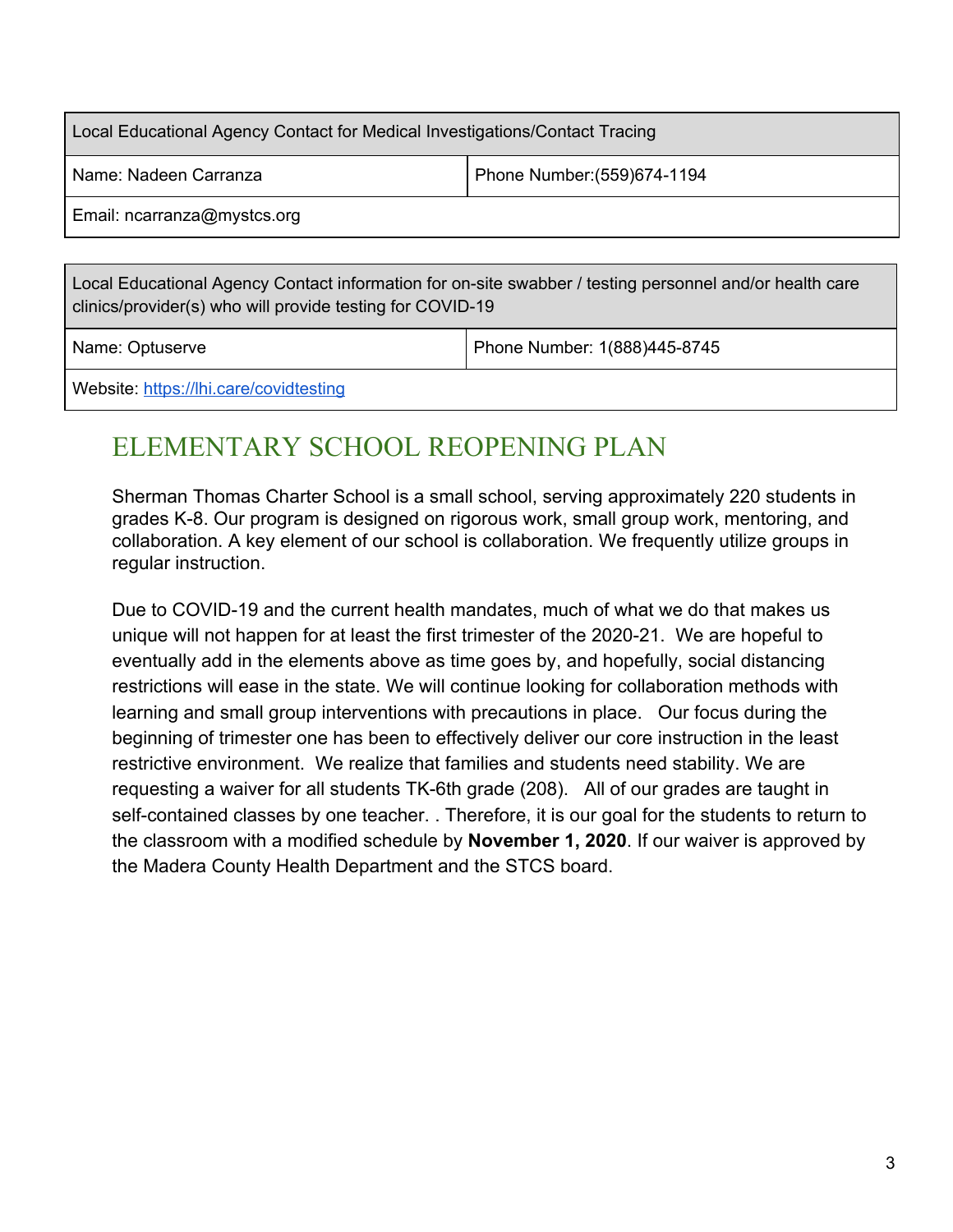# OVERVIEW OF DISTRICT PROCEDURES

#### *OPTION 1: Distance Learning*

*(current model)*

Students are doing all work from home. Each Student will receive a Chrome book and materials to complete assignments.

Due to Madera County being on the Monitoring List in August STCS started with this model and this model will be used in the event that **two or more positive COVID cases in multiple classrooms have occurred.** Then the campus would have to close down for a minimum two-week period and resume distance learning. These are example schedules the teachers actual schedule may differ slightly for Distance Learning to meet the needs of each classroom.

#### TK-K SChedule

|               | Monday-Thursday             | Friday                 |
|---------------|-----------------------------|------------------------|
| 8:00-9:00     | SST/504, Prep               | SST/504, Prep          |
| $9:00 - 9:45$ | <b>Morning Meeting</b>      | <b>Morning Meeting</b> |
| 9:45-10:00    | <b>Break</b>                | <b>Office Hours</b>    |
| 10:00-12:15   | <b>Individual Check Ins</b> | <b>Office Hours</b>    |

General 1-4 Grade Schedule

| Time | Monday - Thursday | Friday (Half day) |
|------|-------------------|-------------------|
| 8:00 | Teacher Prep time | Teacher Prep time |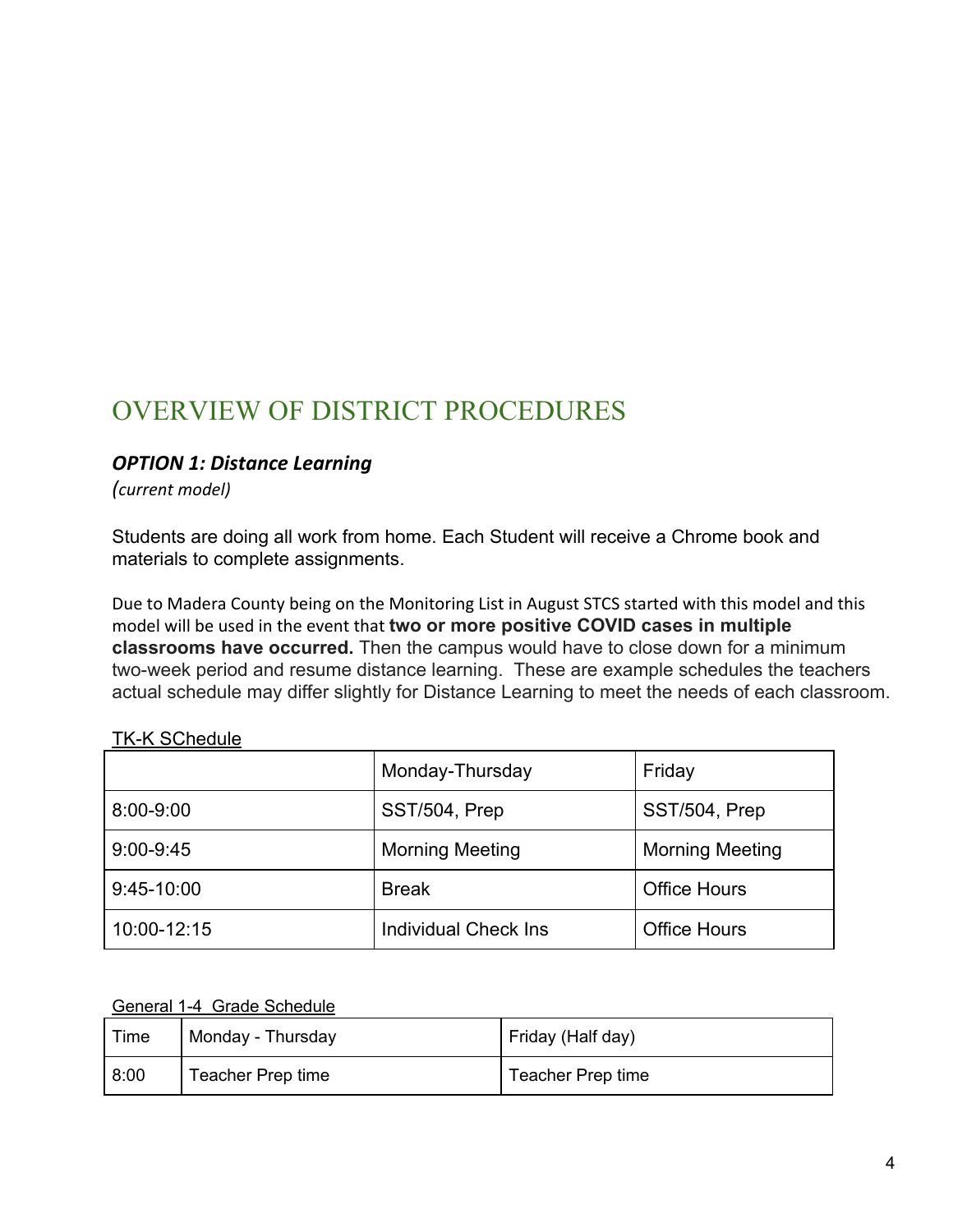| 8:30  | Intervention/Meetings - Do cursive               | Intervention/Meetings - Write a journal<br>entry |
|-------|--------------------------------------------------|--------------------------------------------------|
| 9:00  | Morning Meeting (Live class)                     | Morning Meeting (live class)                     |
| 9:30  | Math (Live lesson)                               | Math or Language Arts lesson                     |
| 10:00 | Independent Practice (online)                    | Work pages                                       |
| 10:20 | Open Office/Break                                | Open Office/Break                                |
| 10:40 | History (recorded video)/science                 | Fun Friday                                       |
| 11:15 | Lunch                                            | 11:00 - Lunch<br>11:30 - Fun Friday              |
| 12:00 | Language Arts (Live class)                       | <b>Dismiss</b>                                   |
| 12:30 | Work pages                                       | Make sure all work is turned                     |
| 1:00  | Open Office/Break                                | In for the week, including                       |
| 1:20  | Shurley English (Live class)                     | checklist!                                       |
| 2:00  | Social/Emotional learning (Tu-Th) live<br>lesson |                                                  |
| 2:30  | Open office/Break                                |                                                  |

### General 5th-6th

| <b>Mon/Tues/Wed/Thurs</b>   | <b>Time</b>   | <b>Minutes</b> |
|-----------------------------|---------------|----------------|
| <b>Morning Check-In</b>     | $8:00 - 8:20$ | 20             |
| Instructional Block #1      | 8:30-9:15     | 45             |
| Independent Work Time (PLT) | $9:15-9:45$   | 30             |
| Recap $(Q & A)$             | $9:45-10:00$  | 15             |
| <b>Break</b>                | 10:00-10:30   | 30             |
| Instructional Block #2      | 10:30-11:15   | 45             |
| Independent Work Time (PLT) | 11:15-11:45   | 30             |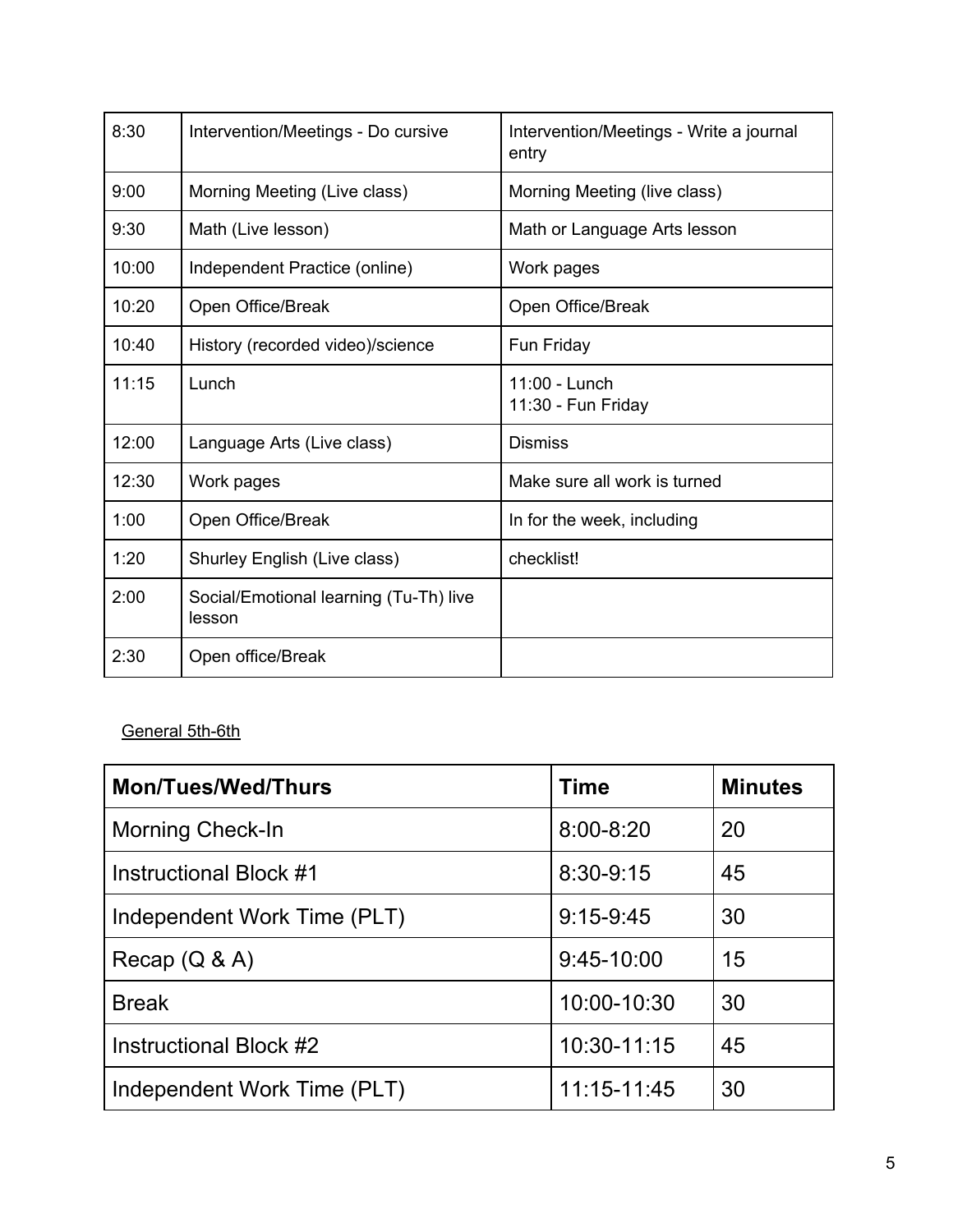| Recap $(Q & A)$                     | 11:45-12:00   | 15 |
|-------------------------------------|---------------|----|
| Lunch                               | 12:00-1:00    | 60 |
| Instructional Block #3              | $1:00 - 2:00$ | 60 |
| SDL/Planning/IEP, 504, Intervention | 2:00-3:00     | 60 |

| Friday                                        | <b>Time</b>     | <b>Minutes</b> |
|-----------------------------------------------|-----------------|----------------|
| <b>Morning Check-In</b>                       | $ 8:00 - 8:20 $ | -20            |
| SDL/Mentoring/Planning/IEP, 504, Intervention | $ 8:20 - 12:00$ | 260            |

#### *Option 2: Blended Learning***: AM/PM Schedule** *(waiver plan)*

 Students attending school on campus will be placed in Learning pods and attend either an **AM AM or a PM** session. Class size will have **no more than 14 students per learning pod**. Families with multiple students in grades Tk-6 will be placed in the same session either am or pm. Families will not be able to change learning pods and must attend the learning pod they are assigned. Each session will be three hours, four days a week with another 1-2 hours of work to complete at home. The fifth day (Friday) will be a day for the teacher to work with students who are full-time Distance Learning, front-loading for the next week, and for staff development. Parents that choose Full Time Distance Learning for their students will need to have their students accessible on Fridays to meet with the teachers. This could be a one on one meeting or a small group meeting depending on the number of students. This will allow the teacher time to work with the students and see where they may be struggling or need assistance. Students will also need to log onto the class's Google Meet daily for daily engagement with classmates and teacher. Teachers will not be recording or holding as many live Google meets as they did when the entire school was in Distance Learning because they will be teaching class. Therefore, the students will have to rely on textbooks/online platforms to complete their work.

If we are in a blended learning program, parents will have the option to choose 100% Distance Learning by arrangement through the principal. Families choosing distance learning will have to remain until December 18th, at that time families wishing to switch to on campus learning will need to contact the site principal by **December 11th** and this will only be able to if the learning pod has openings that can accommodate social distancing mandates.

 Please contact Lisa Rider by October 16th, 2020 if that is something you are interested in so that a meeting can be set up to discuss parameters and restrictions.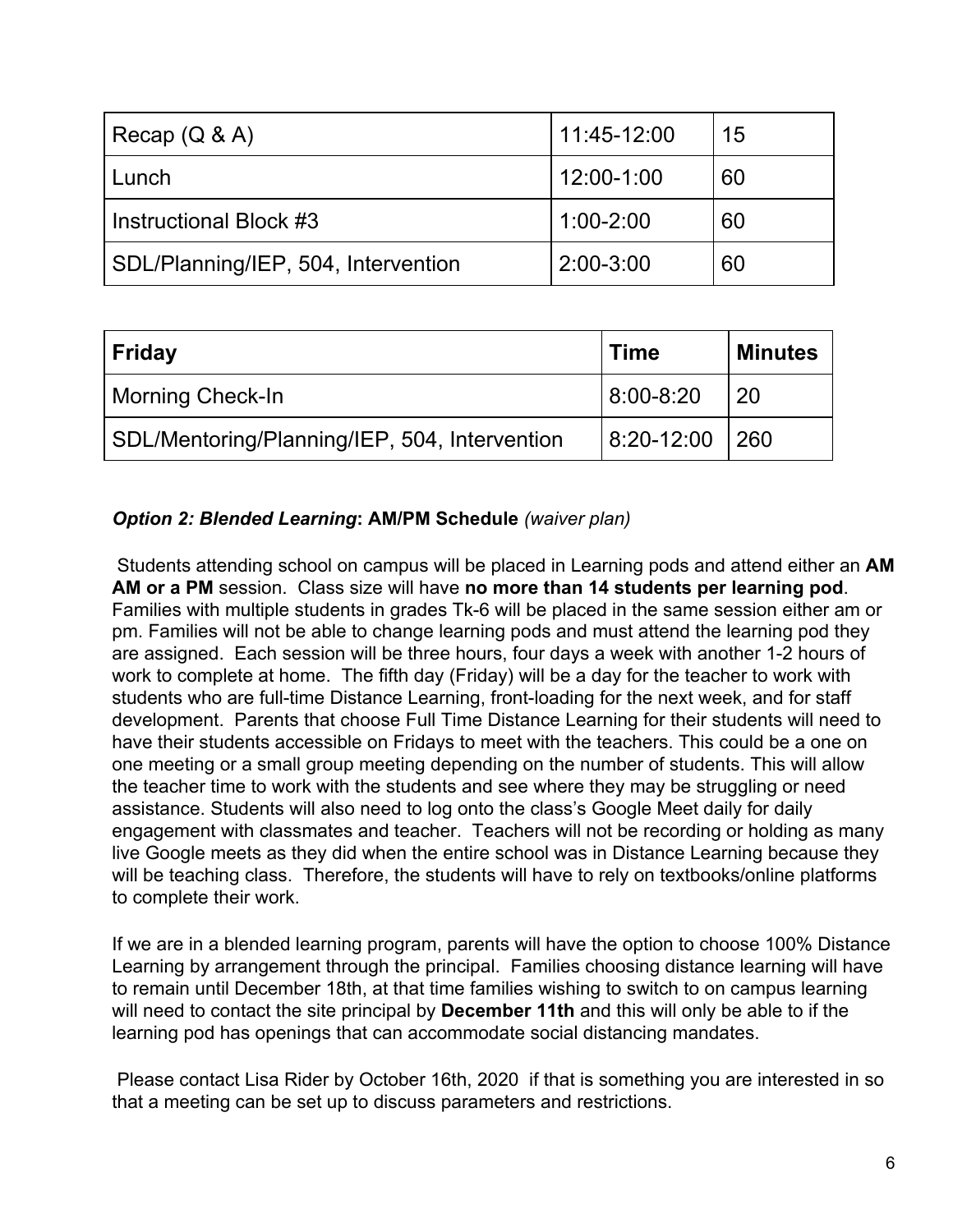| <b>Blended Learning Schedule</b> |  |
|----------------------------------|--|
|----------------------------------|--|

|                                  | o<br>Monday | Tuesday  | Wednesday | Thursday | Friday                      |
|----------------------------------|-------------|----------|-----------|----------|-----------------------------|
| Arrival<br>$7:45-8:00$ am        | Group A     | Group A  | Group A   | Group A  | Distance<br>Learning        |
| Dismissal<br>$11:00$ am          | Group A     | Group A  | Group A   | Group A  | Distance<br>Learning        |
| Cleaning<br>$11:00$ am- $12:00p$ | Cleaning    | Cleaning | Cleaning  | Cleaning | Distance<br>Learning        |
| Arrival<br>$11:45$ pm- $12:00$ p | Group B     | Group B  | Group B   | Group B  | <b>Staff</b><br>Development |
| Dismissal<br>3:00 <sub>pm</sub>  | Group B     | Group B  | Group B   | Group B  | <b>Staff</b><br>Development |
| <b>ASP</b><br>$3:00 \text{ pm}$  | Group B     | Group B  | Group B   | Group B  | <b>Staff</b><br>Development |
| $6:00 \text{pm}$                 | Cleaning    | Cleaning | Cleaning  | Cleaning | Cleaning                    |

**Option 3: In-person Learning Full Day** *(when mandated social distancing requirements are lifted by Madera County Public Health)*

Students will return to the classroom in a traditional opening of school four days a week with the **full population of students**. The fifth day Friday, to match Sherman Thomas Stem (STA) Academy will be a day for the teachers to work with students who are full-time Distance Learning, front load for the upcoming week, and for staff development. We will have significant virus-related protocols in place to create the safest environment possible for staff and students. Social distancing will be practiced where practical or possible. This will not occur until authorization by local and state officials.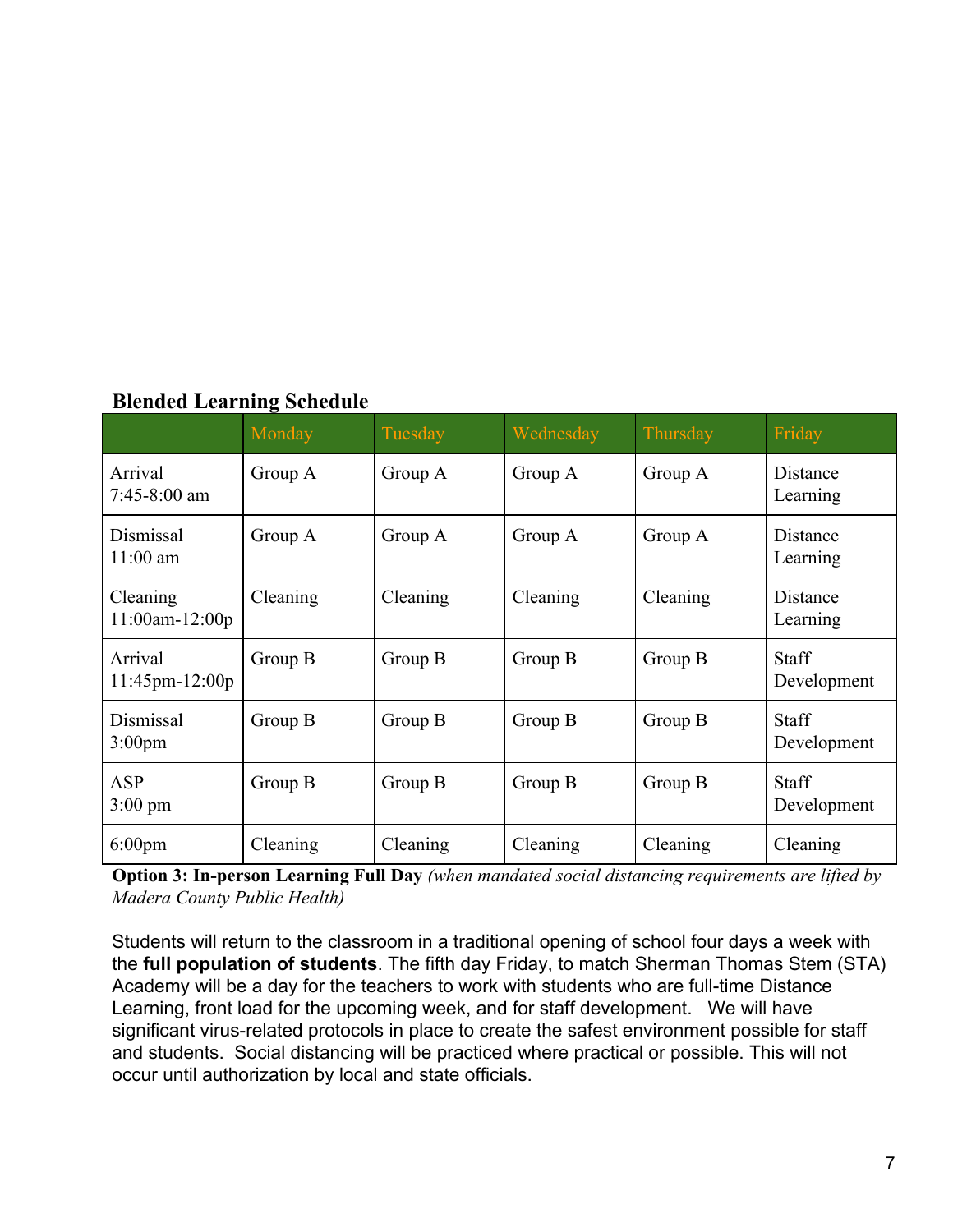# CLEAR RULES ON CLASSROOM INSTRUCTION

**OPTION 2**: is the best for maintaining small class sizes for Sherman Thomas. We will have approximately half of the class (Group A) no more than 14 students attend school from 8:00-11:00 AM, then a one hour break for disinfecting. Group B will then attend class from 12:00-3:00 PM. We will have separate entrances and exits to make sure the two groups do not cross-contaminate. Each classroom will also have an aide that will be going to lunch and recess to make sure the students are staying in the area designated for their class that day. In front of each classroom, there are social distance dots painted on the ground to help the students space out while they are lined up.

# <span id="page-9-0"></span>CLEANING/DISINFECTING

#### Intensify Cleaning and Disinfection

IN ACCORDANCE WITH CDC/CDPH/CDE GUIDANCE:

- 1. Clean and disinfect Frequently Touched Surfaces (FTS) within the educational setting using EPA approved disinfectants. Recommend use of EPA-registered household disinfectant external icon.
- 2. Follow the instructions on the label to ensure safe and [effective](https://www.cdc.gov/coronavirus/2019-ncov/community/disinfecting-building-facility.html) use of [the](https://www.cdc.gov/coronavirus/2019-ncov/community/disinfecting-building-facility.html) product.
- 3. Frequently Touched Surfaces are identified and cleaned more frequently. Examples include:
	- a. Door knobs/handles
	- b. Light switches (unless electronically sensored)
	- c. Tables
	- d. Student and teacher desktops
	- e. Chairs
	- f. Sink faucets & handles
	- g. Water refill stations. Water fountain spigots will be closed. Students will be given one reusable water bottle.
	- h. Restrooms surfaces and knobs
	- i. Keyboards, tablets, mouse, copy machines, phones, and laptops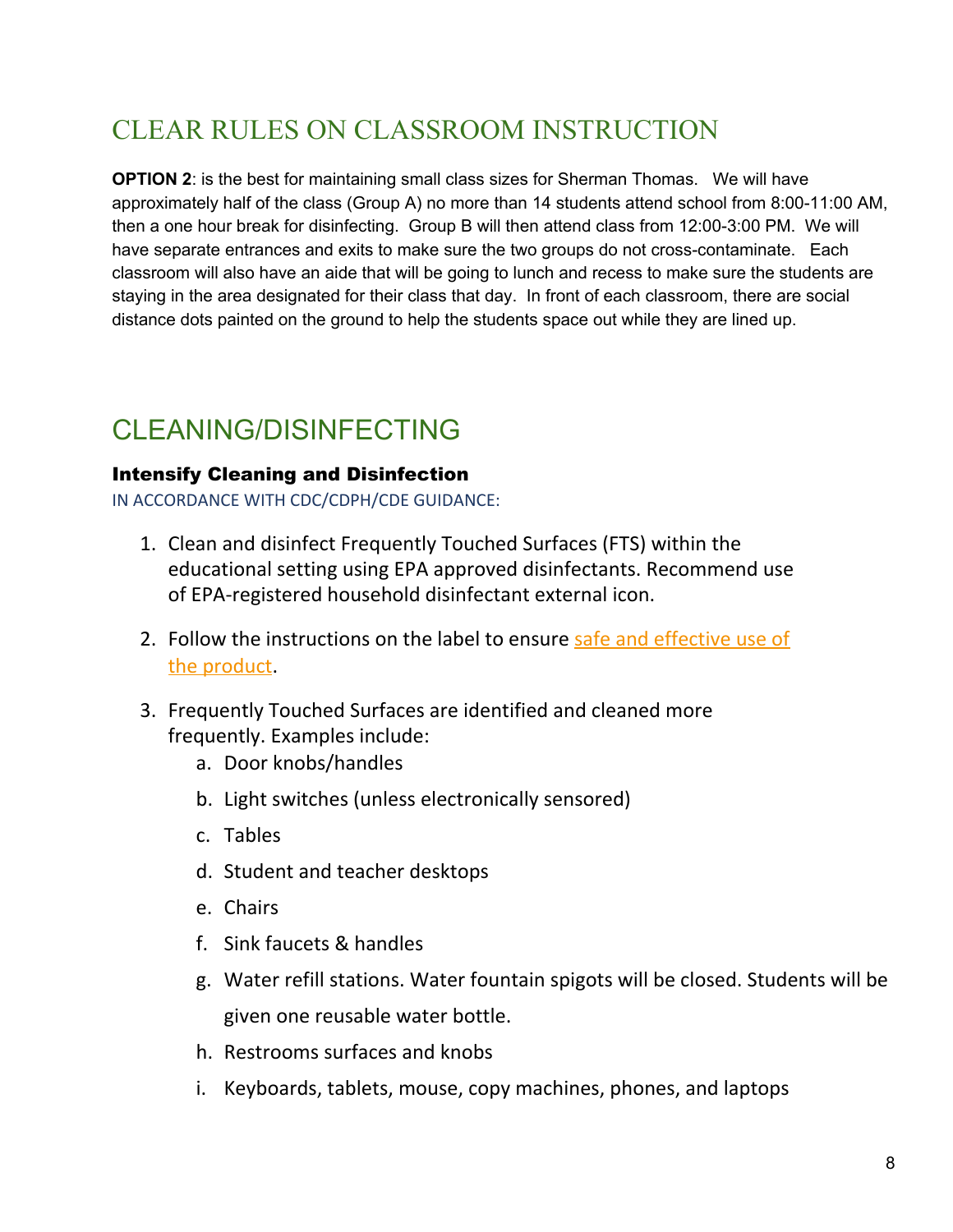- j. Playground equipment
- k. Shared objects (art supplies)
- l. Counters that students frequently touch (office, library)
- 4. Follow manufacturer's guidelines for correct application and use of EPA approved disinfectants. Keep products out of reach and away from children, preferably in a locked cabinet.
- 5. Take steps to ensure that all water systems and features are safe to use after a prolonged facility shutdown to minimize the risk of Legionnaires' disease, lead accumulation, and other diseases associated with standing water.

| Teachers                                                        | Classrooms<br>FTS Within Classrooms                                                                                                       | Daily or between student cohorts if<br>shared surfaces, at the end of every<br>school day, and when necessary due to<br>specific conditions. |
|-----------------------------------------------------------------|-------------------------------------------------------------------------------------------------------------------------------------------|----------------------------------------------------------------------------------------------------------------------------------------------|
| <b>Classified and other</b><br><b>Certificated</b><br>employees | Immediate work areas and other areas as<br>assigned by the supervisor to assist with<br>site wide cleaning needs.<br>FTS within work area | Daily or between student cohorts if<br>shared surfaces, at the end of every<br>school day, and when necessary due to<br>specific conditions. |
| <b>Custodial Staff</b>                                          | Per site wide cleaning plan specifying<br>common areas, bathrooms, identified<br>FTS.                                                     | Daily or in accordance with the site<br>wide cleaning plan.                                                                                  |

6. Cleaning duties are assigned based on the work area and job title\*:

# <span id="page-10-0"></span>SAFETY PROCEDURES FOR ON-CAMPUS INSTRUCTION

**ENTRANCE, EGRESS, AND MOVEMENT**

**Option 2** Blended learning model (AM/PM shifts), Separate entrance and exit procedures have been established to accommodate social distancing and reduce the ability of crossing from the am and the pm shifts. When students enter the campus the new location is East of the main office, behind the gym. Students exiting campus will be at the main rolling gate in the main parking lot where traditional drop off and pick up has occurred. Students and staff will have their temperatures checked daily upon entering campus. Anyone who has a fever will go directly to the quarantine room (side room off of the school office), which has its own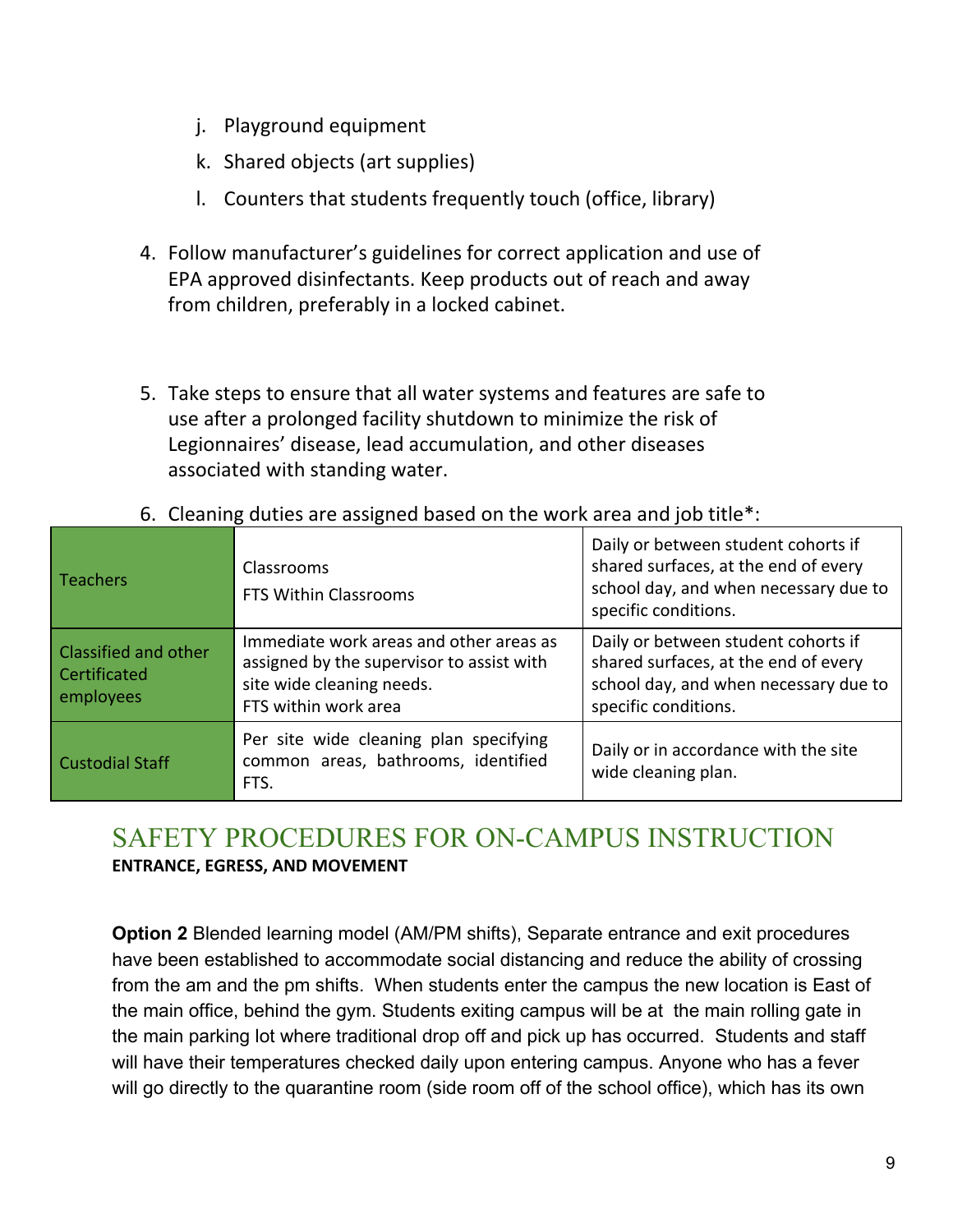door, to be checked by the secretaries, and wait for their parents to pick them up if needed. Staff will be required to self-check daily.

When playing at recess and lunch, students will be encouraged to maintain six feet of social distancing by their classroom aide. Each classroom will receive a set of playground equipment in a different color. Students will also only be allowed to play in certain areas of the playground for that recess, and we will rotate for each recess. We are trying to give students a chance to run off some of their energy, but not cross-contaminate with other grade levels.

# <span id="page-11-0"></span>WELLNESS PROMOTION

# Daily Health Survey

Sherman Thomas Charter Schools families and staff will be required to do a Student Daily Health Survey or a Staff Daily Health Survey to screen for symptoms of COVID-19 prior to arriving on campus. This will be conducted through the Parent Communicational Portal Bloomz. Once Students and Staff arrive on campus temperatures will be taken before entering campus.

Staff and students are asked to stay home when they are feeling unwell or if they have come into close contact with an individual who tested positive for COVID-19 (within 6 feet of an infected person for at least 15 minutes, two days before illness onset).

## COVID SYMPTOMS

People with COVID-19 have a wide range of symptoms– ranging from mild symptoms to severe illness. Symptoms may appear 2-14 days after exposure to the virus. COVID-19 symptoms include but are not limited to:

- Fever or chills
- Cough
- Shortness of breath or difficulty breathing
- Fatigue
- Muscle or body pain
- Headache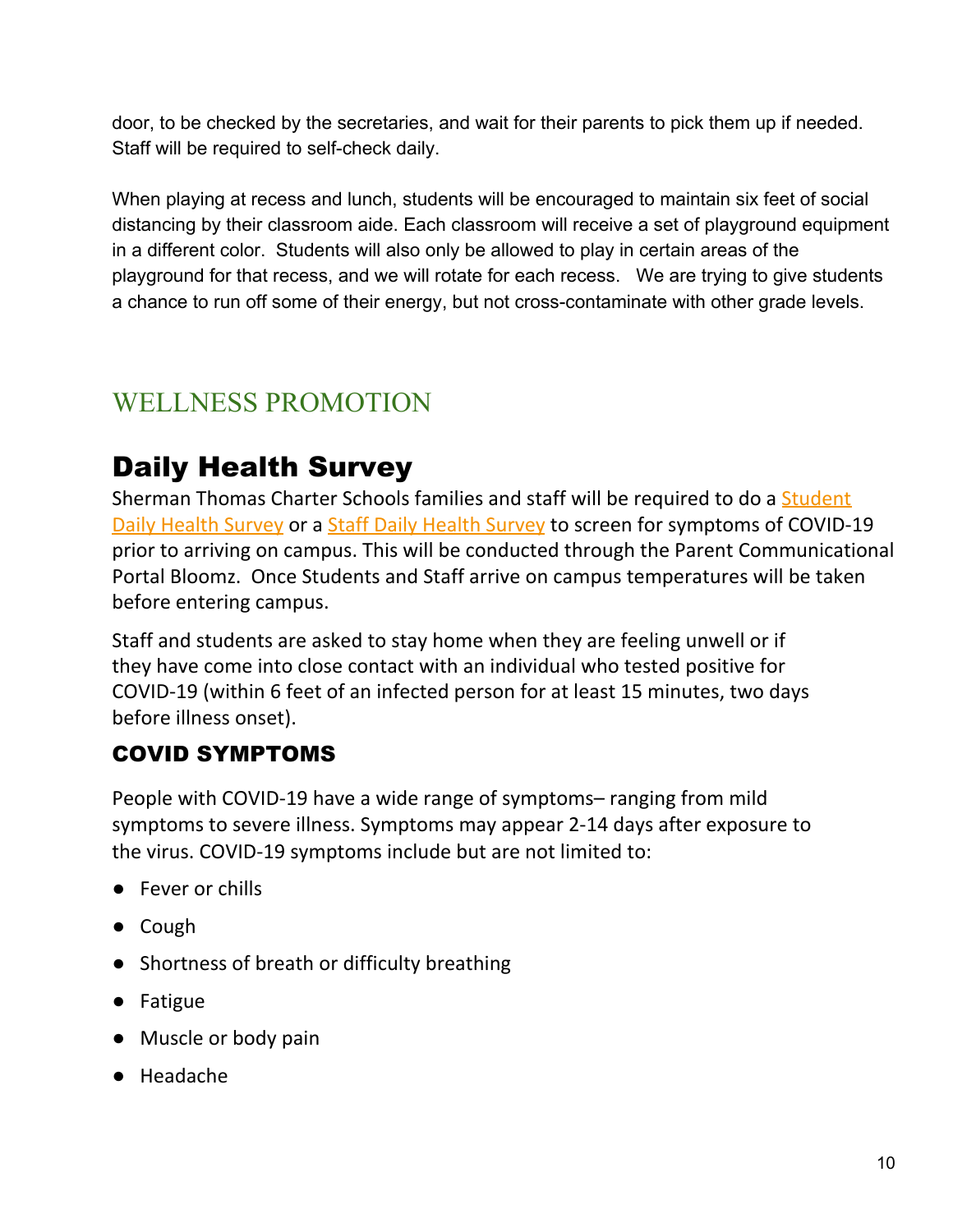- New loss of taste or smell
- Sore throat
- Congestion or runny nose
- Nausea, vomiting, or diarrhea

# <span id="page-12-0"></span>HYGIENE AND HEAI TH PRACTICES

## HAND HYGIENE

- We will strive to ensure optimal healthy hygiene practices, including hand washing or the use of hand sanitizer. Hand hygiene will be taught to students and included as a daily practice for students and staff.
- Hand sanitizing dispensers will be located throughout the campus where sinks and other hand washing facilities are not readily available. Some locations will also have portable hand sanitizing stations, to avoid congregating in the restrooms. Students, staff, and individuals in the educational setting will be encouraged to wash hands or use 60% ethyl fragrance-free hand sanitizer often:
	- o After blowing your nose, coughing, or sneezing.
	- o After using the restroom.
	- o Before eating or preparing food.
	- o Before and after recess and/or eating a snack
	- o Before and after providing care or contact with another person who needs assistance (e.g., a child).
	- o Before putting on and after removing gloves.
	- o After touching frequently touched areas (e.g., doorknobs, handrails, shared computers).

## ENCOURAGING PREVENTATIVE MEASURES

● Preventative measures will be posted in high-traffic areas that will educate students and staff and serve as reminders of ways to prevent the spread of COVID-19.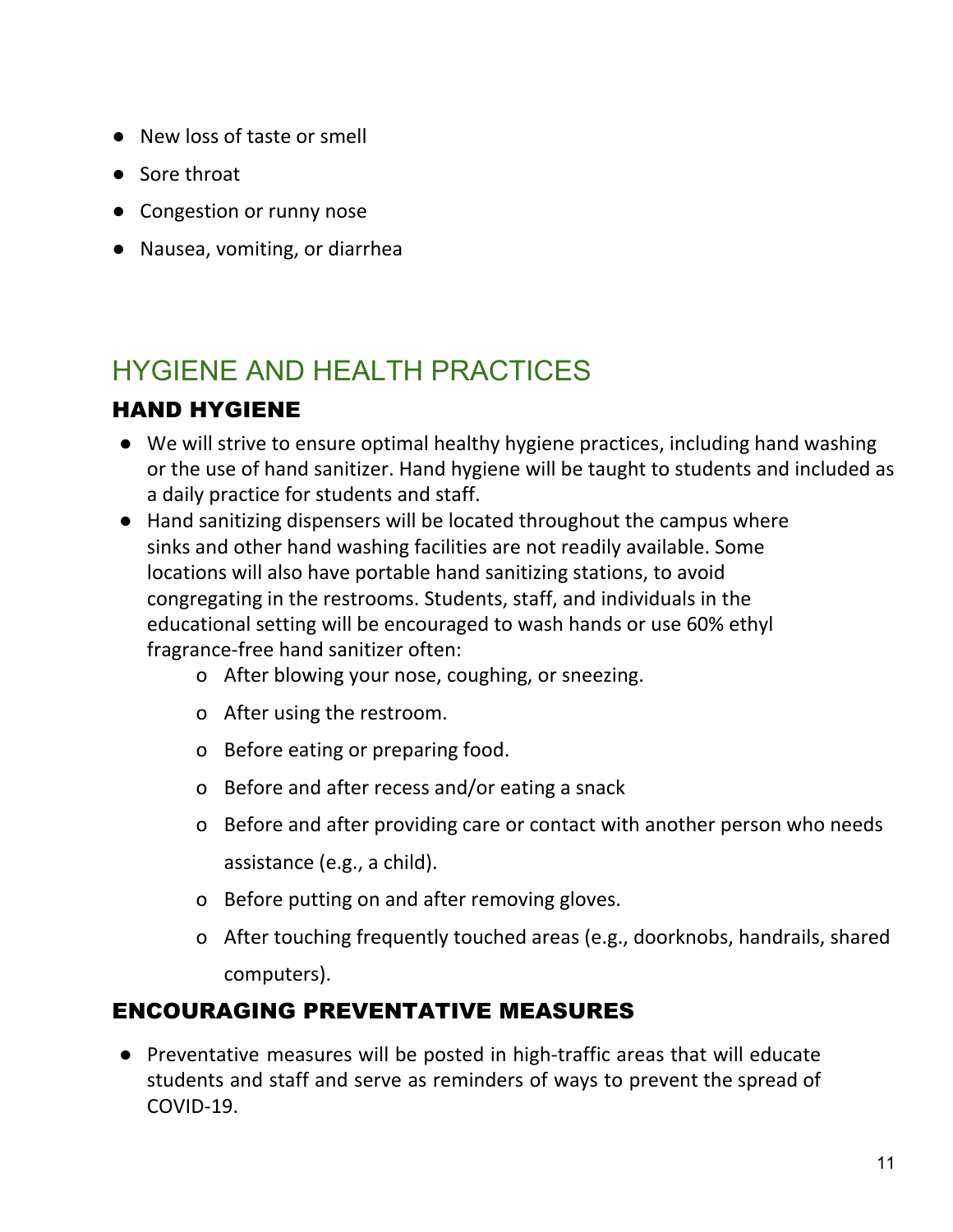- Ongoing education on preventative measures, such as avoiding touching their face with their hands as much as possible, maintaining social distancing, coughing and sneezing etiquette, mask usage, and reporting illness, will be provided to students and staff.
- Encourage individuals to avoid close contact with people who are sick.
- Staff, students, and other individuals on campus will be instructed not to come to work or school if they are feeling ill.
- Staff and students will conduct daily health surveys to ensure they do not have signs of COVID-19 or to help identify exposures.

# PROTECTIVE EQUIPMENT

Face Coverings Guidance was developed in accordance with CDPH [guidelines](https://www.cdph.ca.gov/Programs/CID/DCDC/CDPH%20Document%20Library/COVID-19/Guidance-for-Face-Coverings_06-18-2020.pdf).

| <b>Age</b>                   | <b>Face Covering Required</b> |  |
|------------------------------|-------------------------------|--|
| Under 2 years old            | No Action                     |  |
| 2 years old - $2^{nd}$ grade | Strongly encouraged**         |  |
| $3rd$ grade – High School    | Yes, unless exempt            |  |

\*\*Face coverings are strongly encouraged for young children between two years old and second grade if they can be worn properly. A face shield is an acceptable alternative for children in this cohort who cannot wear them properly.

Persons younger than two years old, anyone who has trouble breathing, anyone who is unconscious or incapacitated, and anyone who is otherwise unable to remove the face covering without assistance is exempt from wearing a face covering.

If a student or staff member does not have a face covering, one will be provided to them.

In order to comply with this guidance, schools must exclude students from campus if they are not exempt from wearing a face-covering under CDPH guidelines and refuse to wear one provided by the school.

Staff is required to comply with face-covering guidance in accordance with CDPH guidelines.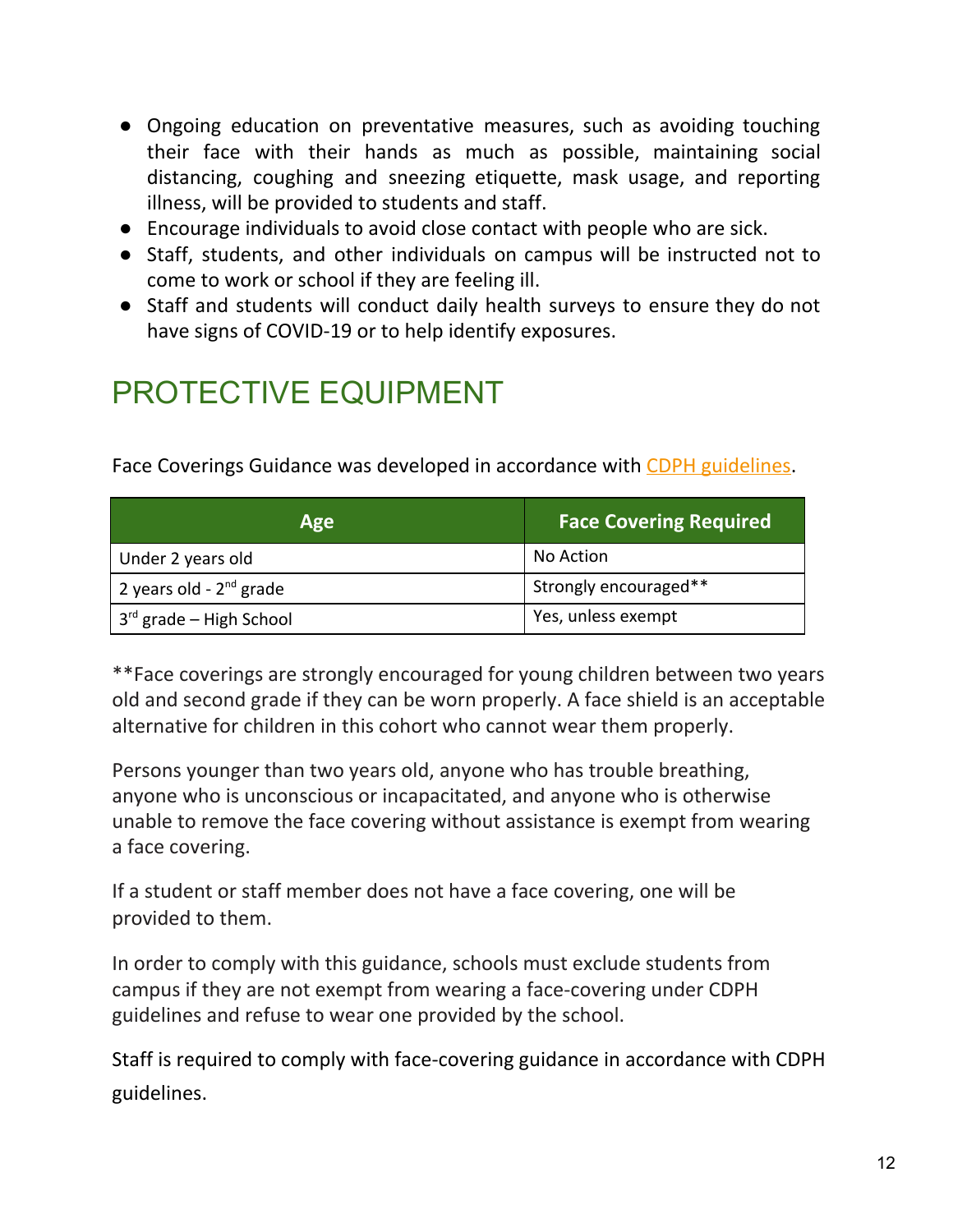# IDENTIFICATION AND CONTACT TRACING

Staff and students who may have or have been exposed to or have come in close contact with COVID 19 are to notify the office before coming to school. Office staff will follow procedures and guidelines recommended by the Madera County Health Department provided by the Fresno County [Department](https://www.co.fresno.ca.us/Home/ShowDocument?id=47342) of Health.

# <span id="page-14-0"></span>PHYSICAL DISTANCING AND CAMPUS ACCESS

# Ensuring Physical/Social Distancing

Physical/social distance marking where students stand, travel or line up.

- Elementary classes form a cohort that includes the same group of students and teachers each day. Groups of classes in a grade may be grouped for recess.
- On-site gatherings, events, and extracurricular activities will not be permitted at this time. Restrict visitors, volunteers, and activities involving outside groups.
- Space out seating to six feet apart, as possible.
- Stagger arrival and drop-off times or put in place other protocols to limit direct contact with parents/guardians as much as possible.
- Cancel field trips and assemblies until otherwise notified.
- Physical barriers, such as a plastic/plexiglass barrier to maintain physical distancing, will be implemented in high-trafficked and other identified areas, as necessary to help mitigate exposure.
- Staff social distancing safety measures including limits on gathering in staff lounges and at faculty meetings will be implemented in an effort to reduce adult-to-adult transmission situations.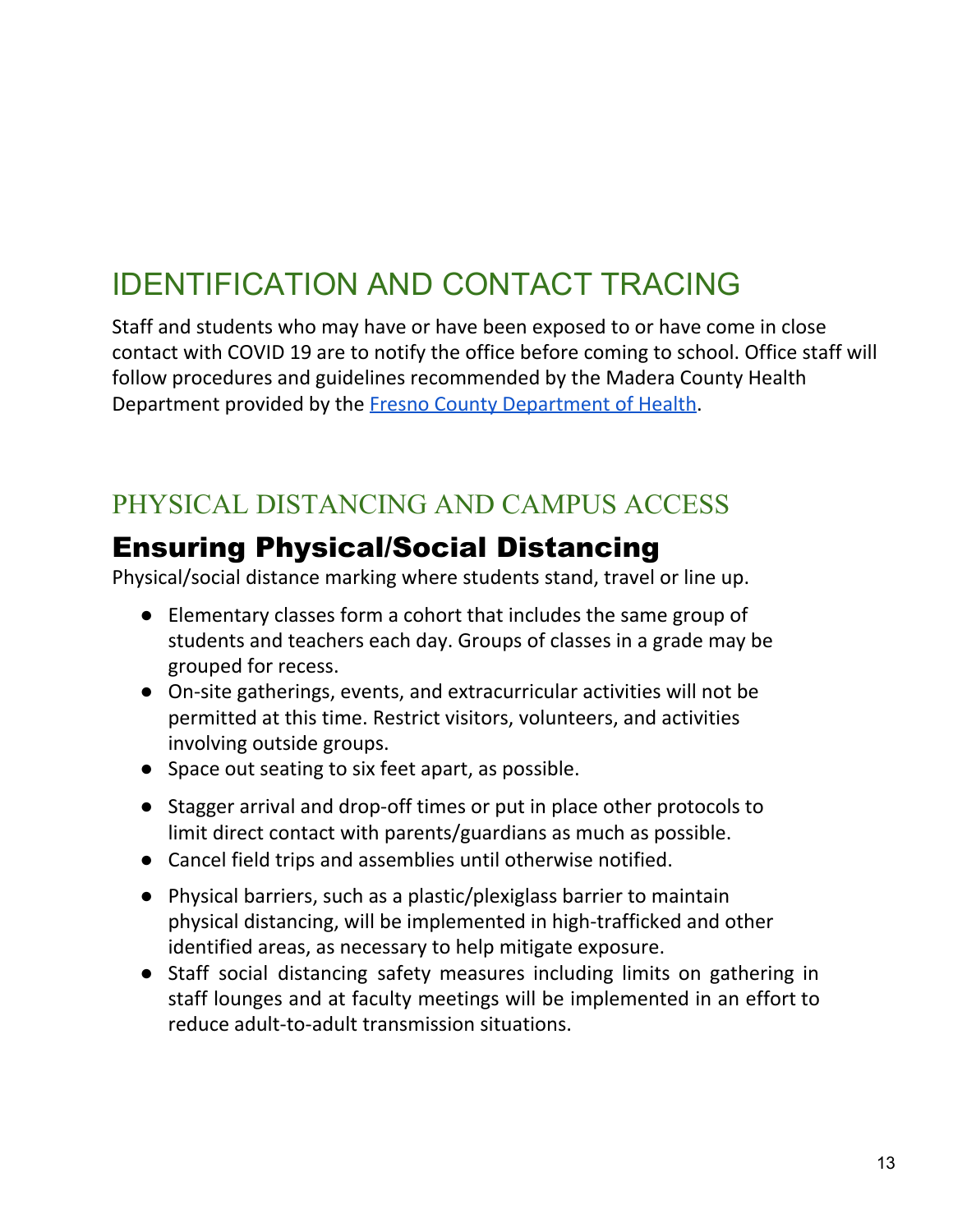# Campus Access

- Campus access will be limited to staff, students, parents/guardians on official business only. (No volunteers and visitors on campus.)
- All events, including parent information nights, will be held virtually.
- Several different drop off/pick up areas on campus will be designated for different classrooms or by grade levels, as feasible.
- School facilities will be closed to outside groups.
- Protocols for accepting deliveries safely will be utilized.

## <span id="page-15-0"></span>Staff and Family Education

Resources for staff and families regarding COVID-19 and procedures regarding COVID-19 are provided through our secure communication app Bloomz, on our school website.

## Staff Education

- Training and information will be provided to all staff members and students on proper use, removal, and washing of cloth face coverings.
- Training students and staff on hand washing practices will be conducted.
- Staff was trained on COVID-19 protocols, Mandated Reporting, Bloodborne Pathogens, Clearing Products, Proper Hygiene Practices

## **Family Education**

- Communications regarding the importance of wearing a mask, proper hygiene practices, and social distancing.
- Flyers and Messages sent home
- Posted on the school website and Bloomz
- Flyers and Posters at School
- Teachers will be included in lessons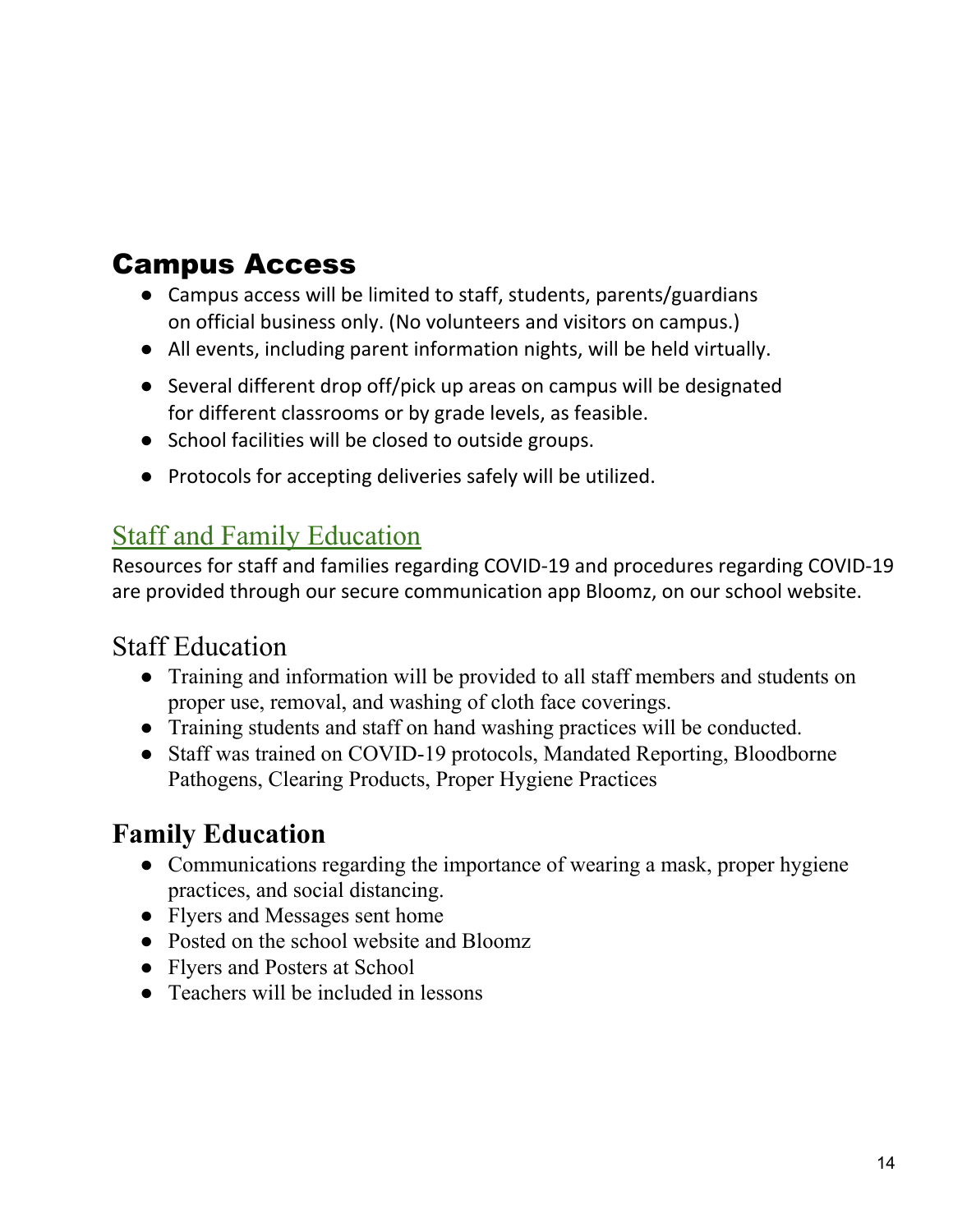# <span id="page-16-0"></span>Testing of Students and Staff & Triggers for School Closures

The California Department of Public Health (CDPH) issued [guidance](https://www.cdph.ca.gov/Programs/CID/DCDC/CDPH%20Document%20Library/COVID-19/Schools%20Reopening%20Recommendations.pdf) on what measures should be taken when a student, teacher or staff member has symptoms of illness, has had close contact with someone who tests positive for COVID-19 or who is diagnosed with COVID-19. In addition, all staff will be encouraged to test Bi-monthly in order to prevent asymptomatic spread.

[https://www.maderacounty.com/government/public-health/covid-19/covid19testin](https://www.maderacounty.com/government/public-health/covid-19/covid19testing) [g](https://www.maderacounty.com/government/public-health/covid-19/covid19testing)

| <b>SYMPTOMS OF ILLNESS</b>                                                                                                                                                                                                                                |                                                                                                                                                                                                                                                                                                                                                                                                                                                                                                                                                                                                               |                  |  |
|-----------------------------------------------------------------------------------------------------------------------------------------------------------------------------------------------------------------------------------------------------------|---------------------------------------------------------------------------------------------------------------------------------------------------------------------------------------------------------------------------------------------------------------------------------------------------------------------------------------------------------------------------------------------------------------------------------------------------------------------------------------------------------------------------------------------------------------------------------------------------------------|------------------|--|
| <b>SCENARIO</b>                                                                                                                                                                                                                                           | <b>ACTION</b>                                                                                                                                                                                                                                                                                                                                                                                                                                                                                                                                                                                                 | communication    |  |
| A student or staff<br>member has a fever<br>(100.4°F/38°C or<br>higher) and exhibits<br>COVID-19<br>symptoms (e.g.<br>chills, cough, etc.)<br>which cannot be<br>otherwise<br>explained with<br>pre-existing<br>conditions such as<br>seasonal allergies. | · Send home student<br>or staff to isolate<br><b>Consult with School Nurse</b><br><b>Consult with Madera</b><br><b>County Public Health as</b><br>needed<br>· Recommend testing<br>through a health care<br>provider or a Madera<br><b>County School Testing</b><br><b>Site. See Testing Matrix.</b><br>· If COVID-19 test is<br>positive, see Scenario 3.<br>If COVID-19 test is<br>negative, see Scenario<br>4.<br>· If no test is performed,<br>isolation continues for<br>min. 10 days from<br>symptom onset and 24<br>hours fever-free without<br>fever-reducing<br>medication.<br>· Cohort Remains Open | No action needed |  |

# Communication Plan for after COVID Case occurs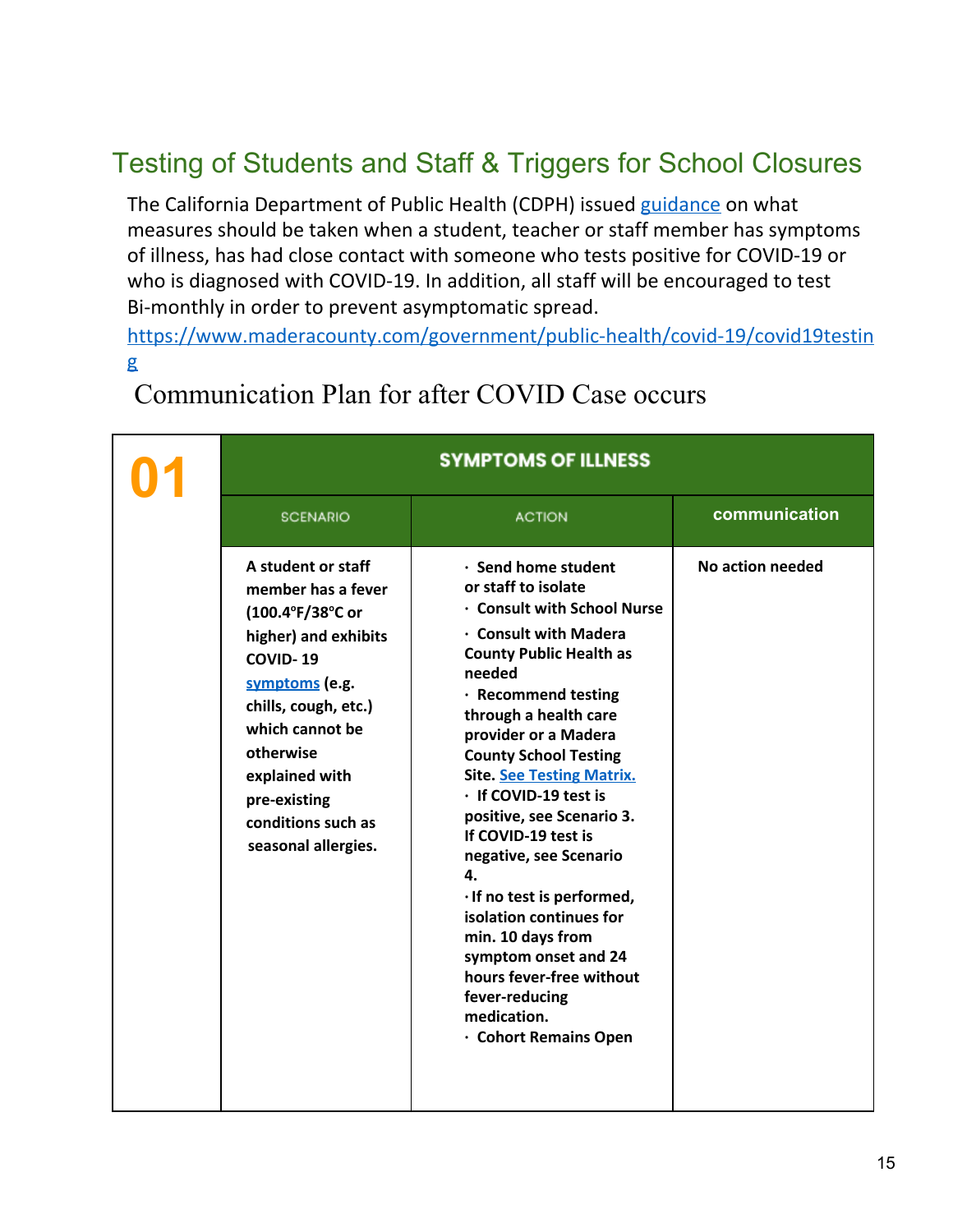|                                                                                                                     | <b>CLOSE CONTACT/EXPOSURE</b>                                                                                                                                                                                                                                                                                            |                                                                                                 |
|---------------------------------------------------------------------------------------------------------------------|--------------------------------------------------------------------------------------------------------------------------------------------------------------------------------------------------------------------------------------------------------------------------------------------------------------------------|-------------------------------------------------------------------------------------------------|
| <b>SCENARIO</b>                                                                                                     | <b>ACTION</b>                                                                                                                                                                                                                                                                                                            | <b>COMMUNICATION</b>                                                                            |
| A student or staff<br>member has<br>been in close<br>contact with<br>someone who<br>tests positive for<br>COVID-19. | · Student or<br>staff report<br>information to<br>school<br>administration<br>· Send home<br>· Quarantine for 14 days<br>from last exposure<br>· Recommend testing (but<br>will not shorten 14-day<br>quarantine) - based on<br>results, see Scenario 3 or<br><b>Scenario 4. Testing Matrix</b><br>· Cohort Remains Open | Letter to student,<br>families and<br>staff**<br><b>Template for Scenario</b><br>$\overline{2}$ |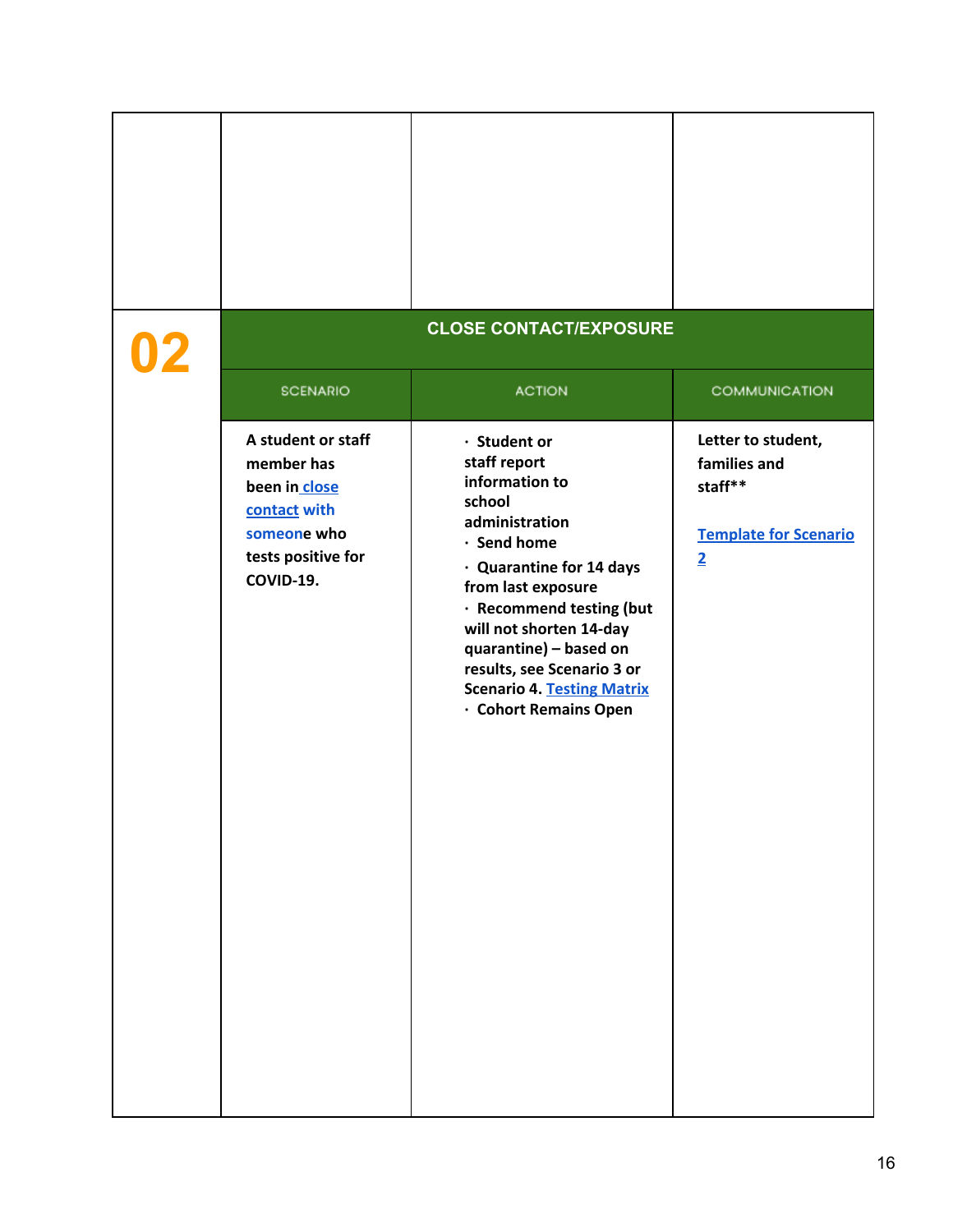PUSITIVE GOVID-19 TEST

# **03 STUDENT/STAFF MEMBER TEST POSITIVE FOR COVID 19**

| <b>SCENARIO</b>                                                |
|----------------------------------------------------------------|
| A student or staff<br>member test<br>positive for<br>COVID-19. |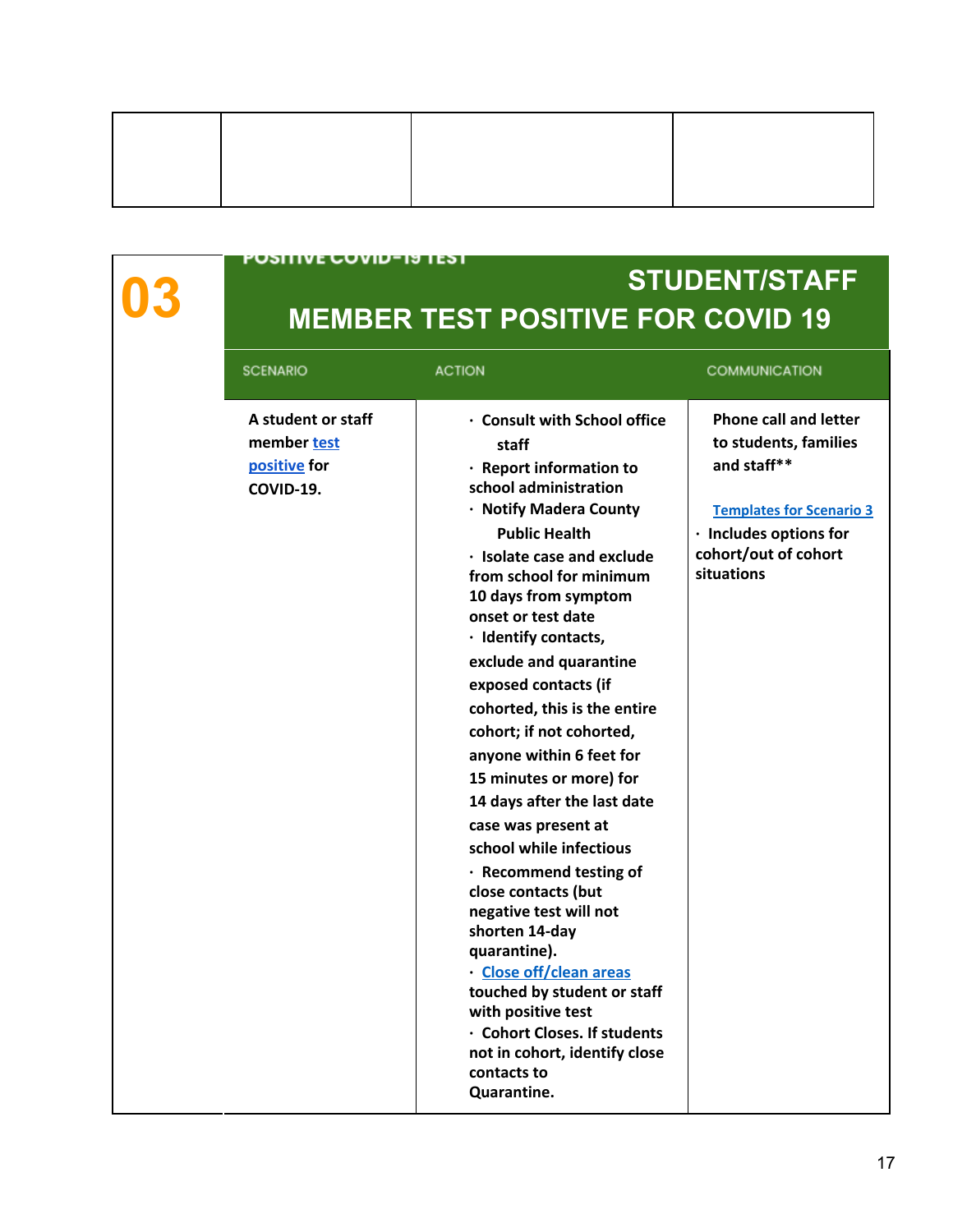| <b>NEGATIVE COVID-19 TEST</b>                                   |                                                                                                                                                                                                                                               |                                                                                                                                                                                                                                                                      |                                                                                                                                                            |
|-----------------------------------------------------------------|-----------------------------------------------------------------------------------------------------------------------------------------------------------------------------------------------------------------------------------------------|----------------------------------------------------------------------------------------------------------------------------------------------------------------------------------------------------------------------------------------------------------------------|------------------------------------------------------------------------------------------------------------------------------------------------------------|
| <b>SCENARIO</b>                                                 | <b>ACTION</b>                                                                                                                                                                                                                                 |                                                                                                                                                                                                                                                                      | COMMUNICATION                                                                                                                                              |
| A student or staff<br>member tests<br>negative for<br>COVID-19. | $\bullet$<br>staff<br><b>Negative</b><br>test after<br>symptoms,<br>but with no<br>close<br>contact or<br>exposure:<br><b>Student or</b><br>staff may<br>return to<br>in-person<br>instruction<br>three days<br>after<br>symptoms<br>resolve. | <b>Consult with School office</b><br><b>Negative test</b><br>after close<br>contact or<br>exposure<br>regardless of<br>symptoms:<br>Full 14-day<br>quarantine<br>required<br>before<br>return to<br>school for<br>student or<br>staff.<br><b>Cohort Remains Open</b> | Letter to student<br>families and staff if<br>there has been prior<br>awareness of<br>testing**<br><b>Template for Scenario</b><br>$\overline{\mathbf{4}}$ |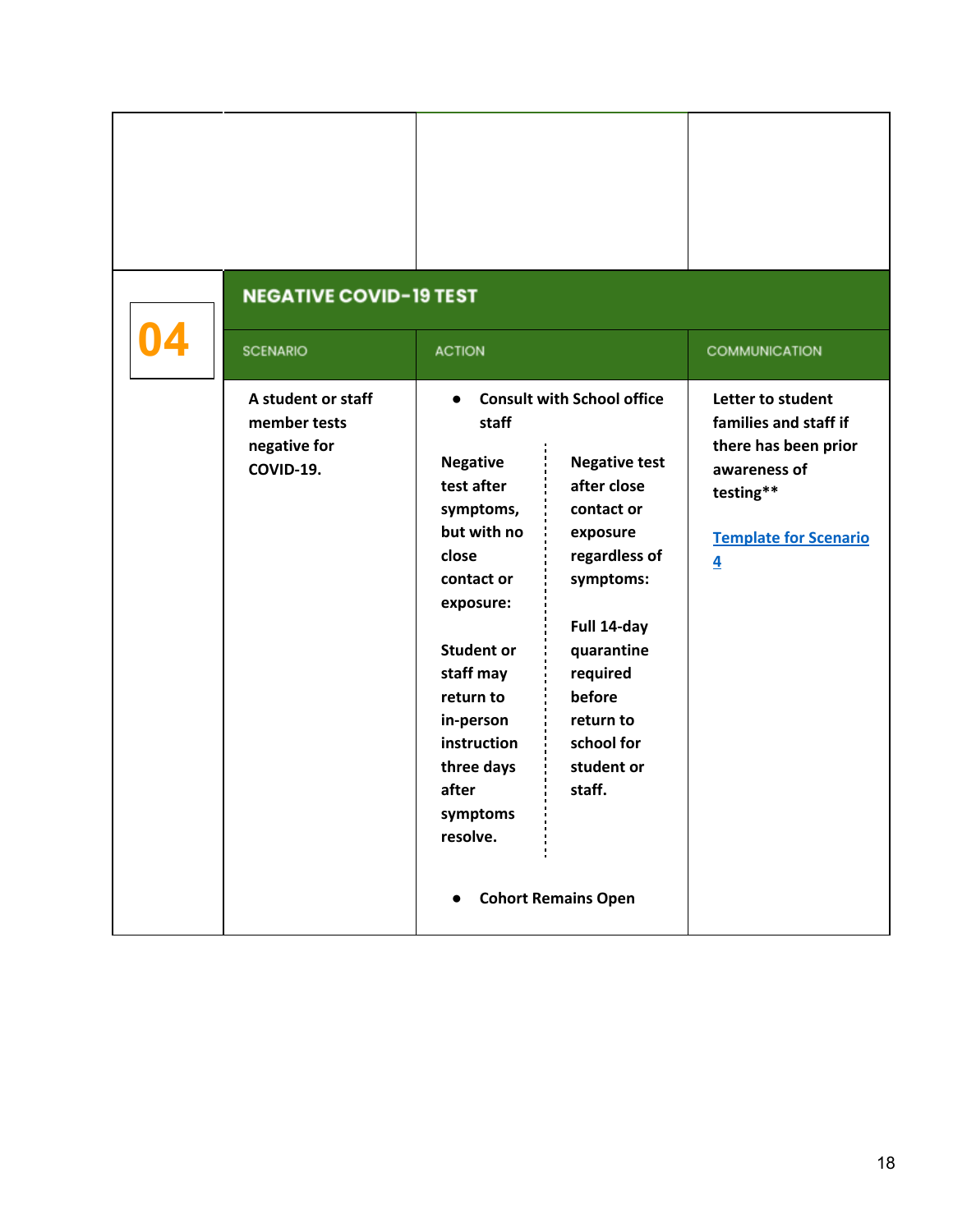## Quarantine vs Isolation:

**Quarantine** is for people who have been exposed to COVID-19, and who could become infected and spread the disease to others. Quarantine is for 14 days from last known exposure. [See](https://www.cdc.gov/coronavirus/2019-ncov/if-you-are-sick/quarantine.html) [quarantine](https://www.cdc.gov/coronavirus/2019-ncov/if-you-are-sick/quarantine.html) guidance.

**Isolation** is used for people who are currently infected and able to spread the disease and who need to stay away from others in order to avoid infecting them. See isolation [guidance](https://www.cdc.gov/coronavirus/2019-ncov/if-you-are-sick/isolation.html). Isolation should continue until:

- At least 1 day (24 hours) has passed since recovery defined as resolution of fever without the use of fever-reducing medications; AND improvement in symptoms; AND
- At least 10 days have passed since symptoms first appeared.

OR, if asymptomatic,

At least 10 days have passed following specimen collection.

#### Exposure/Close Contact:

A close contact is someone who has been within six feet of the positive person while they were infectious for 15 minutes or more, even if one or both people were wearing face coverings. This also includes living in the same household as a sick person with COVID-19, caring for a sick person with COVID-19 or being in direct contact with secretions from a sick person with COVID-19 (e.g. being coughed on, kissing, sharing utensils, etc. COVID-19 positive persons are considered infectious from 48 hours before their symptoms began (or 48 hours before they were tested for COVID if they never had symptoms).

## Guidance on School Closure:

The CDPH guidance outlines multiple scenarios for continued safety measures should school staff or students be symptomatic, be exposed or test positive for COVID-19.

- An individual school site would close for distance learning if at least five percent of the student body and staff are diagnosed with COVID-19 within a 14-day period.
- A superintendent should close the entire school district if a quarter of its schools have been closed due to positive COVID-19 cases within two weeks.